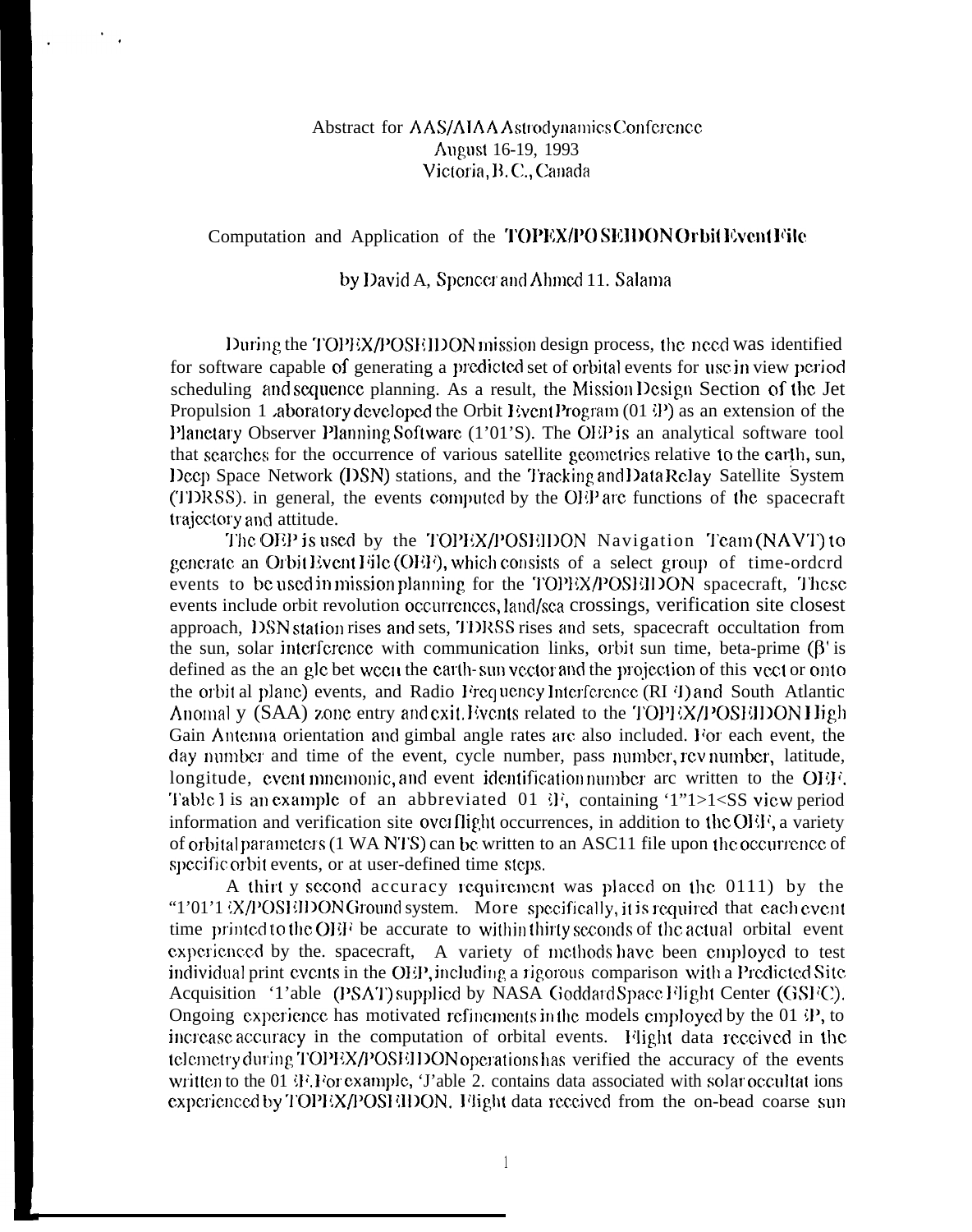sensor is compared with the occultation times as predicted by the  $OEP$ . Originally, the height of the atmosphere used by OEP for occultation computations was  $90 \text{ km}$ . Following the comparison with actual flight data, the atmosphere height input for the OEP was decreased to 27 km.

The spacecraft ephemeris processed by the  $OEP$  is created by the Planetary Observer I ong-Term Orbit Predictor (POI .01'). The 1'01,01' software, included in the original POPS package, integrates an initial set of classical mean orbital elements in a nonrotating planet mean equator and equinox of epoch coordinate frame. Forces modeled by  $1'01.01'$  can include gravity spherical harmonics, atmospheric drag, solar radiation pressure, and luni-solar third body effects.

During mission operations, the GSFCF light Dynamics Facility (FDF) provides the Jet Propulsion Laboratory TOPEX/POSI (IDON Navigation Team with orbit determination solutions bawd on tracking data, in the form of Extended Precision Vectors (EPVs). 'Jim EPVs are transmitted via NASCOM through the Telemetry, Command and Communications Subsystem (TCCS) from the  $H\Omega$ <sup>t</sup> to the NAVT, as shown in Figure 1. The Navigation Team converts the vectors into mean elements for use in orbit propagation. 'J'hc Satdlitc l'crformancc Analysis '1'cam (SPA"]') provides constraints rclated to the satellite geometry for input into the OEP. The resulting OEF is then delivered by the NAVT to the Mission Planning and Sequencing Team  $(MPST)$  for use in developing the mission sequence.

Prior to launch, the  $OEP$  was used extensively in the design of the TOPEX/POSEIDON operational orbit and the. assessment phase maneuver sequence. During routine TOPEX/POSE (IDON operations, the OEF is delivered to the M  $\gamma$  'S'J" on a weekly basis. A standard OEF covers a fourteen day time period, beginning at  $0.00:00:00$ GMT on the fourth Monday following each Wednesday  $EPV$  delivery.

From the OEF, the Mission Planners generate several products. The events of the  $O/H<sup>2</sup>$  arc incorporated into the Sequence of 1 ivents (S011) and the Space}  $\langle$  light Operations Schedule (SFOS). The SOE is a listing of the stored and real-time commands to be uplinked to the satellite, while the SFOS is a timeline of TOPEX/POSEIDON activities in graphical form. The OEF is also used as input for the TDRSS Resource User's Scheduling '1'001 software., developed by the University of Colorado for scheduling  $'1'1$ ) $1$ {SS and DSN activities. A sample OHF Views Chart, as produced by the MPST, is shown in Figure 2.. The Views Chart displays available view periods for two selected '1'111{SS satellites and the Deep Space Network stations. The Ml'S'l' also uses the land/sea crossing information provided in the  $O/H$  to determine appropriate times to enact special procedures, such as altimeter boresight calibration maneuvers.

The OEP has proven to be a vcisatile piece of mission operations software with a wide range of applications. The program may be useful for planetary orbiters other than TOPEX/POSHIDON. Only the events related to the, High Gain Antenna field of view arc specific to the  $TOPEX/POSEIDON$  mission; the remainder of the events may applicable to other missions, including those designed to orbit bodies other than carth.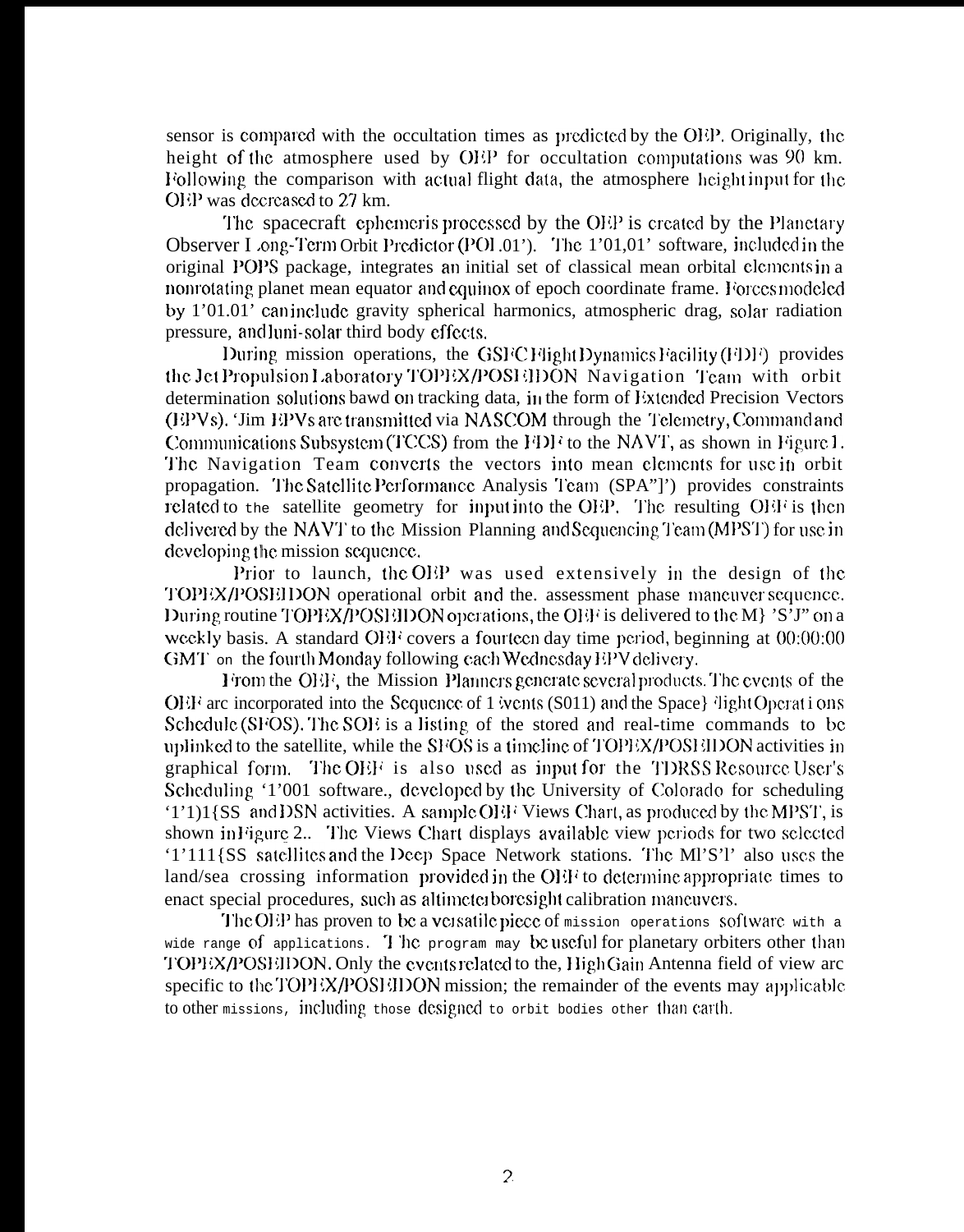## Table 1. Sample Orbit Event File.

| А.<br>А.                          | ◆ 1/1 1/1 赤OFF<br>* FI ] FNAME: NAV OFF1 . TXT7<br>BEGIN: 1993-031T14:45: 00.000<br>$END: 1993 - 031117 : 25:00.000$                                                                                                                                                                                                                                              |                          |                                                                                                                                      |                                       |                                                                                                                                                                 |          |                                                                                                                                                                                                                                                                          |
|-----------------------------------|-------------------------------------------------------------------------------------------------------------------------------------------------------------------------------------------------------------------------------------------------------------------------------------------------------------------------------------------------------------------|--------------------------|--------------------------------------------------------------------------------------------------------------------------------------|---------------------------------------|-----------------------------------------------------------------------------------------------------------------------------------------------------------------|----------|--------------------------------------------------------------------------------------------------------------------------------------------------------------------------------------------------------------------------------------------------------------------------|
| ۰<br>۸<br>×.<br>۸<br>ń            | TF :AM: NAVT<br>OPER= AUMED SALAMA -- EXTENSION 3-0983<br>PROJ: TOPEX/POSEHON<br>PROG: OEP Version $3.6 - 26$ Aug 1992<br>S1S 1D: 633-743-23-005                                                                                                                                                                                                                  |                          |                                                                                                                                      |                                       |                                                                                                                                                                 |          |                                                                                                                                                                                                                                                                          |
| ÷.<br>ź,<br>÷.<br>A               | USER IN PUTS<br>31: SITE1<br>NAM: NASAVERF<br>ELVMSK(4):                                                                                                                                                                                                                                                                                                          | S1TE1: 239,319,<br>0.000 | 34.469,                                                                                                                              |                                       | 0.000                                                                                                                                                           |          |                                                                                                                                                                                                                                                                          |
| A<br>×,                           | RNMDIR(4)<br>210: TDEEZSET<br>211 : TDEEZR1 s<br>220= TDESPSET<br>221 : TDESPR] s                                                                                                                                                                                                                                                                                 | 30.000                   |                                                                                                                                      |                                       |                                                                                                                                                                 |          |                                                                                                                                                                                                                                                                          |
| ٠                                 | TAR: TI )R SE<br>LAT-<br>0.00<br>41.00<br>WI Or<br>ALT: 35786.029<br>230. TIWEZSET<br>231: TIWEZRI S                                                                                                                                                                                                                                                              |                          |                                                                                                                                      |                                       |                                                                                                                                                                 |          |                                                                                                                                                                                                                                                                          |
| ۸<br>A<br>÷.                      | 240: TIWSPSET<br>241-11WSPR1S<br>TAR: TDRSW<br>LAT-<br>WIO: 1'/4.00<br>ALT: 35786.029                                                                                                                                                                                                                                                                             | U, UU                    |                                                                                                                                      |                                       |                                                                                                                                                                 |          |                                                                                                                                                                                                                                                                          |
| v.<br>×.                          | 250 = 1 DEHG SET<br>251 = 1DEHGR1S<br>RATEA :<br>RATEE:<br>HGABI -                                                                                                                                                                                                                                                                                                | 30 00<br>30.00<br>80.00  | 88.00                                                                                                                                |                                       |                                                                                                                                                                 |          |                                                                                                                                                                                                                                                                          |
| ۰<br>隽<br>۸<br>×,<br>A<br>$\star$ | 1 HGADI V=<br>'1'Al<: TDE <b>S</b> E<br>260= TIWHGSET<br>261:1TWHGRIS<br>RATEA:<br>RATEB-                                                                                                                                                                                                                                                                         | 12<br>30.00<br>30.00     | 12                                                                                                                                   | 12                                    |                                                                                                                                                                 |          |                                                                                                                                                                                                                                                                          |
| t,<br>÷,                          | HGAEL =<br>THGYDI A=<br>TAR: TIDRSW<br>$2 \cdot 1$ = TI ECORI S<br>270: TDECOSET                                                                                                                                                                                                                                                                                  | 80.00<br>12              | 88,00<br>12                                                                                                                          | 12                                    |                                                                                                                                                                 |          |                                                                                                                                                                                                                                                                          |
| ÷.<br>۸<br>٨<br>4<br>4            | $SCAMSK(13): -33,00$<br>TAR: TDRS E<br>281:11WCOR1 s<br>280. TIMCOSET<br>SCAMS:                                                                                                                                                                                                                                                                                   | $-33.00$                 |                                                                                                                                      |                                       |                                                                                                                                                                 |          |                                                                                                                                                                                                                                                                          |
| ۰                                 | TAR: TI)RSW<br>$*NO$<br>EAEML / I WE                                                                                                                                                                                                                                                                                                                              |                          | CYC PAS                                                                                                                              | REV.                                  | 1 ON                                                                                                                                                            | LAT.     | MNEMONIC                                                                                                                                                                                                                                                                 |
|                                   | to a series a series and a series of a setting<br>271 1993-031714 45:15,745<br>211 1993 - 031T15 03:13.423<br>240 1993-031T15 30:24.316<br>1993-031T15 33:06.879<br>241<br>230 1993-031T15 33:06.879<br>280 1993- 0311'15 46:07.292<br>250 1993-031T15:53:27.361<br>210 1993- 031T15 :55:01.440<br>251 1993- 031T15:55:08.661<br>251<br>281 1993-031116:20:46.874 |                          | $\epsilon \rightarrow 0$<br>40<br>14<br>14<br>41<br>14<br>41<br>41<br>14<br>14<br>41<br>42<br>14<br>14<br>42<br>42<br>34<br>42<br>14 | 2225<br>2225<br>2225<br>42 2225 68.94 | بالأبالا والمسار والمالون<br>2224 152.61<br>2224 237.31<br>2225 272.83<br>2225 279.36<br>2225 279.36<br>2225 352.93<br>29.25<br>$33.$ $\frac{\pi}{6}$<br>34.0'/ |          | $\alpha$ , $\alpha$ , $\alpha$ , $\alpha$ , $\alpha$ , $\alpha$<br>$-65.07$ TDECORIS<br>-36.16 TDEEZRIS<br>42.10 TIWSPSET<br>49.16 TOWSPRIS<br>49.16 TIWEZSET<br>65.13 TOWCOSET<br>$5$ ], $85$ T D E RSSET<br>4 \/ .9:> TINEZSET<br>4-1.64 TOEHGRIS<br>$-25.81$ TIWCORIS |
|                                   | 231 1993 - 031716:30:50.605<br>211 1993 - 031117:14:45.412<br>31 1993-031T17:20:03.261                                                                                                                                                                                                                                                                            |                          | 42<br>14<br>14<br>43<br>14<br>43                                                                                                     | 2225                                  | 89.76<br>2226 231.91<br>2226 239.31                                                                                                                             | $-52.87$ | TIWEZRIS<br>19.34 TOEEZRI s<br>34.4"/ SITEI                                                                                                                                                                                                                              |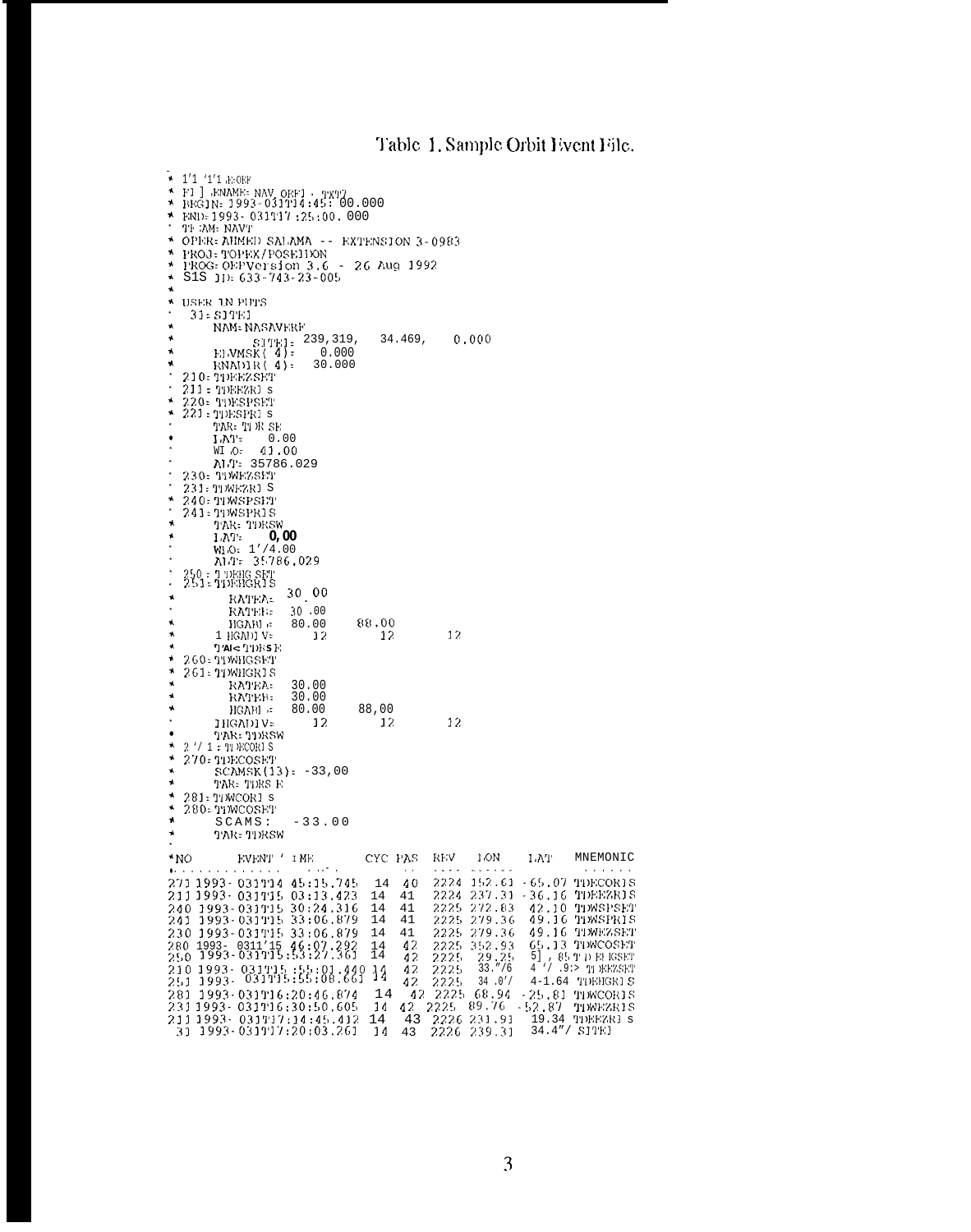| <b>CSS</b> Flight Data                                | $[01]$ $[1]$ $[10]$ $[10]$ $S$<br>(27 km atmosphere height) | <b>OEP</b> Predictions<br>(90 km atmosphere height)   |
|-------------------------------------------------------|-------------------------------------------------------------|-------------------------------------------------------|
| <b>UTC Start-Stop Times</b><br>1993 DOY hour: min:sec | <b>UTC Start-Stop Times</b><br>1993 DOY hour min:sec        | <b>UTC Start-Stop Times</b><br>1993 DOY hour: min:sec |
| 01316:50:36 - 17"24"44                                | 013 16:50:28 -17"24445.                                     | 013 16:50:12.-17:25:07                                |
| 013 18:43:06 - 19:17:14                               | 01318:47:57.19"1"                                           | 01318."42"40-19:17:2,8                                |
| 01320:35:36-21:09.36                                  | 01320:35:25-21:09:39                                        | $013$ $2.0:35:08-2,1:09:55$                           |
| 0132.2.:27:58-23:02:06                                | $01322:27:53-23:02:06"$                                     | 01322:27:37-23:02:22                                  |
| 01400"2.0"29-00"54"37                                 | 01400:20:2.1-00".54"."33                                    | $01400:2.0:05 - 00:54:49$                             |
| $01402:12:59-02:46:59$                                | $01402:1$ $2:50 -02:46:59$                                  | 01402:12 :33-02:47:16                                 |
| $01404:05:29 - 04:39:29$                              | 01404:05:18-04:39:26                                        | 01404:05:01- 04:39:43                                 |
| 014 05:57:51 - 06:31:51                               | $0.1405:57-46-06:31:53$                                     | $01405:57:30 - 06:32:10$                              |
| 014 07: 50:21 - 08:24:21                              | $01407:50:14 - 08:24:20$                                    | 01407:49" \$8-08:24:37                                |
| $01409.42.51 - 10.16$ . 51                            | 01409:42.:43-10:16:477                                      | $01409:42:26 -10:17:03$                               |

Table 2. Coarse Sun Sensor Flight Data Compared with OEP Occultation Predictions



Figure 1. OEF Data Flow Block Diagram.